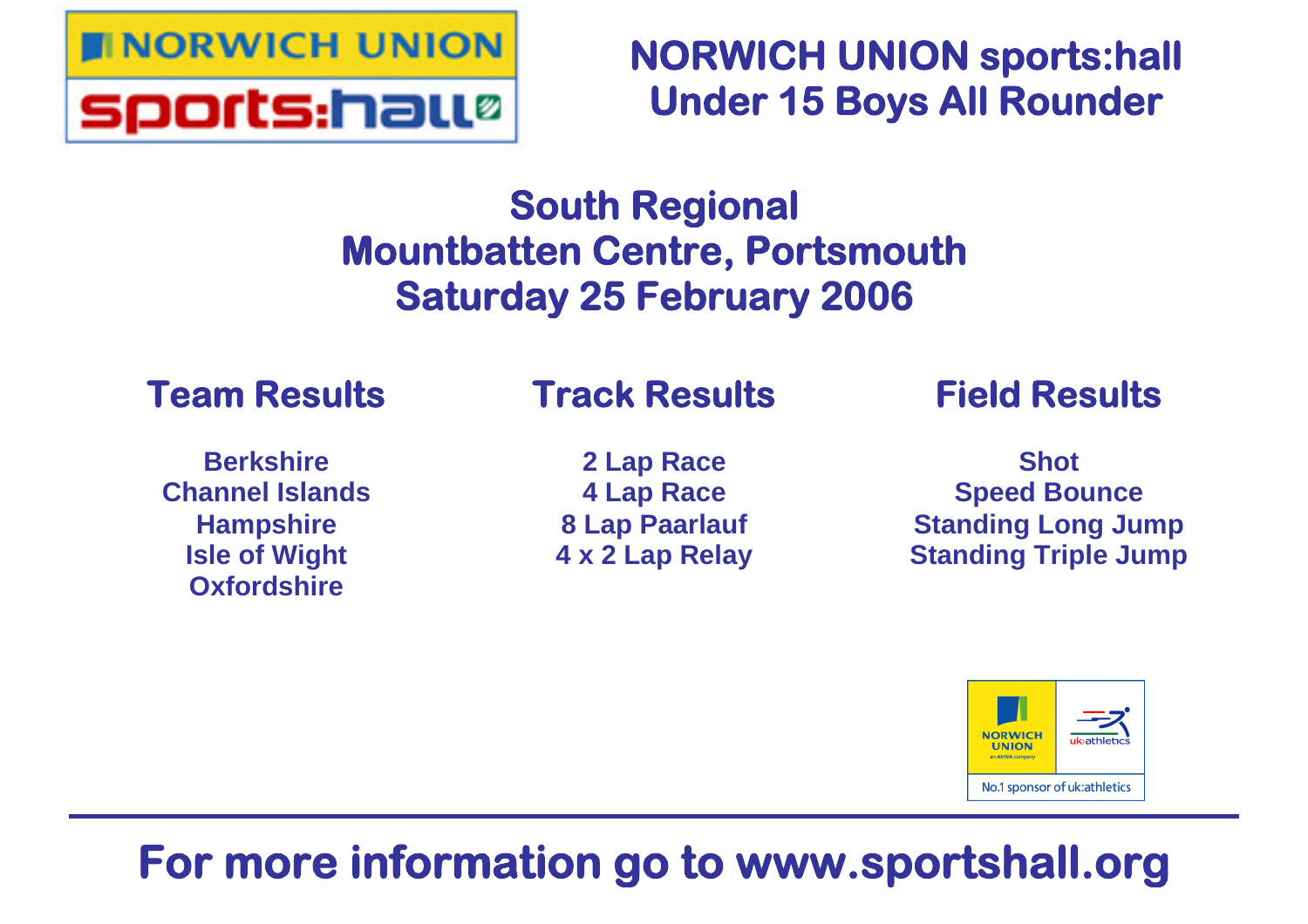## **Competition Results**

### **Competition: Venue: Date**

NUS-South Regional Under 15 Boys **Mountbatten Centre, Portsmouth** 25 Feb 2006

| Team             | <b>Score</b> | Individual | P8 | 4x2 |
|------------------|--------------|------------|----|-----|
| Isle of Wight    | 631          | 501        | 70 | 60  |
| Hampshire        | 612          | 512        | 30 | 70  |
| <b>Berkshire</b> | 549          | 459        | 50 | 40  |
| Oxfordshire      | 529          | 419        | 60 | 50  |
| Channel Islands  | 403          | 363        | 40 | 0   |
|                  |              |            |    |     |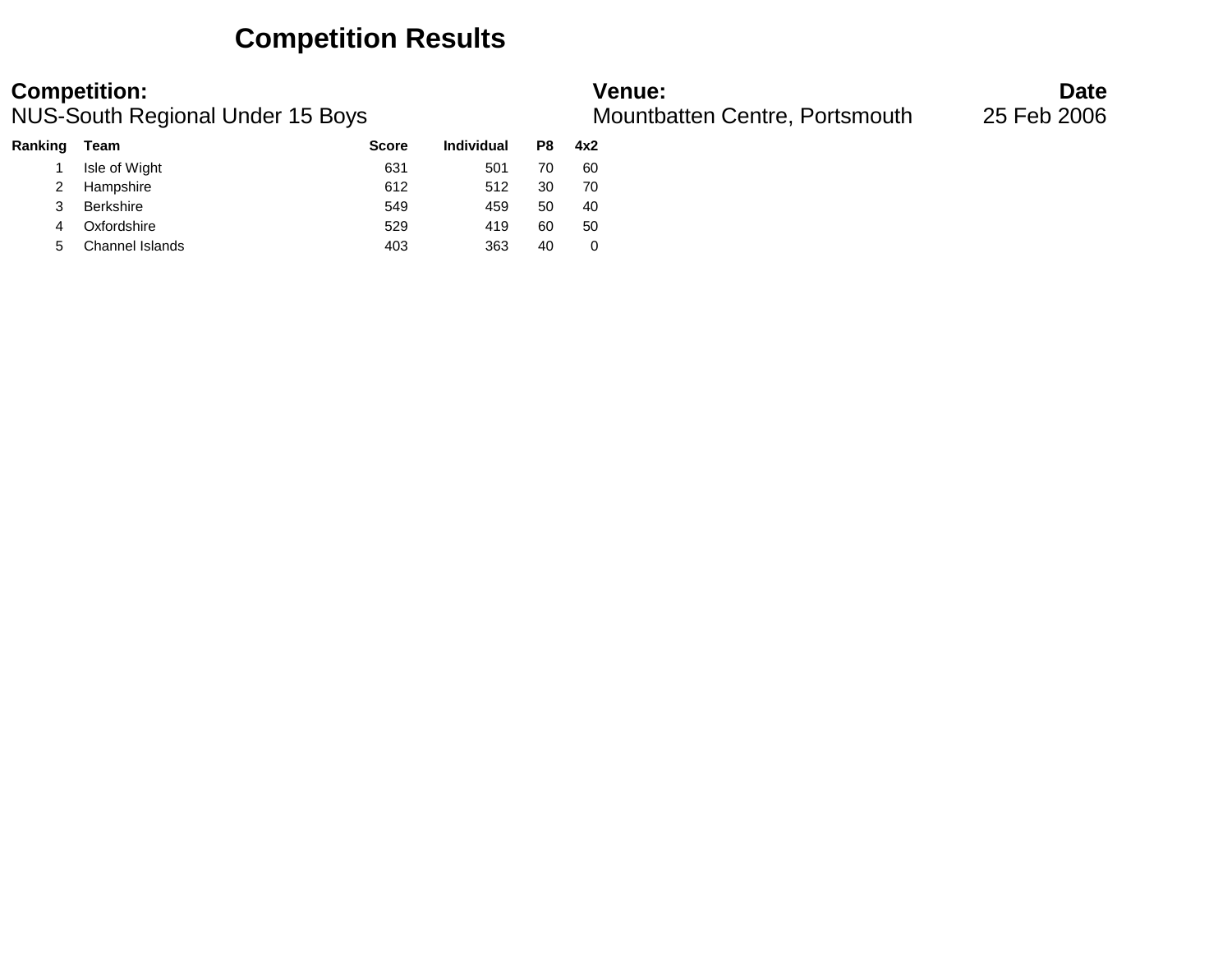### **Athlete Results**

### **Competition: Venue: Date** NUS-South Regional Under 15 Boys **Mountbatten Centre, Portsmouth** 25 Feb 2006

| Ranking                 | <b>BibNo Athlete</b> | Team                   | <b>Score</b> | 2LR | 4LR | S  | <b>SB</b> | <b>SLJ</b> | <b>STJ</b> |  |
|-------------------------|----------------------|------------------------|--------------|-----|-----|----|-----------|------------|------------|--|
|                         | 75 Sam Derham        | Hampshire              | 144          | 48  |     |    | 50        | 46         |            |  |
| $\overline{\mathbf{c}}$ | 68 Stephen Delahaye  | Channel Islands        | 139          | 41  |     | 48 |           |            | 50         |  |
| 3                       | 86 Matthew Sprake    | Isle of Wight          | 138          |     | 42  | 50 |           |            | 46         |  |
| 4                       | 76 Gareth Phillips   | Hampshire              | 132          |     | 50  | 38 |           | 44         |            |  |
| 5                       | 80 Simon Price       | Hampshire              | 128          | 50  |     | 28 |           | 50         |            |  |
| $6=$                    | 64 Marc Forest       | <b>Berkshire</b>       | 124          |     | 44  | 40 |           | 40         |            |  |
| $6=$                    | 82 Joe Lusty         | Isle of Wight          | 124          | 46  |     |    | 42        | 36         |            |  |
| $6=$                    | 91 Sam Benfield      | Oxfordshire            | 124          |     | 46  |    | 48        | 30         |            |  |
| 9                       | 85 Jaryd Robinson    | Isle of Wight          | 123          | 41  |     | 34 |           | 48         |            |  |
| 10                      | 90 Josh Lyons        | Oxfordshire            | 122          | 44  |     |    | 30        |            | 48         |  |
| $11 =$                  | 63 Olly Roper        | <b>Berkshire</b>       | 116          |     | 48  | 42 |           |            | 26         |  |
| $11 =$                  | 83 Ethan Newbury     | Isle of Wight          | 116          | 38  |     | 44 |           | 34         |            |  |
| $13 =$                  | 62 Luke Lovejoy      | <b>Berkshire</b>       | 114          | 36  |     | 36 |           | 42         |            |  |
| $13 =$                  | 70 Ross Jeffs        | <b>Channel Islands</b> | 114          | 28  |     |    | 46        |            | 40         |  |
| 15                      | 69 Zane Duquemin     | <b>Channel Islands</b> | 110          | 26  |     | 46 |           | 38         |            |  |
| 16                      | 79 Martin Nottingham | Hampshire              | 108          |     | 34  |    | 40        |            | 34         |  |
| 17                      | 84 James Pike        | Isle of Wight          | 107          |     | 38  |    | 27        |            | 42         |  |
| 18                      | 78 Robin Hunt        | Hampshire              | 106          | 31  |     |    | 37        |            | 38         |  |
| $19=$                   | 61 Marcel Hodge      | <b>Berkshire</b>       | 105          | 31  |     |    | 44        |            | 30         |  |
| $19=$                   | 66 Ryan Harrison     | <b>Berkshire</b>       | 105          | 34  |     |    | 27        |            | 44         |  |
| $19 =$                  | 87 Joe Walton        | Isle of Wight          | 105          |     | 32  |    | 37        |            | 36         |  |
| 22                      | 77 Justin Hunt       | Hampshire              | 102          |     | 40  | 30 |           |            | 32         |  |
| 23                      | 65 George Carter     | <b>Berkshire</b>       | 95           |     | 30  |    | 33        | 32         |            |  |
| 24                      | 89 Darren Mason      | Oxfordshire            | 89           |     | 28  |    | 33        | 28         |            |  |
| $25=$                   | 93 Daniel Harkin     | Oxfordshire            | 84           | 24  |     | 32 |           |            | 28         |  |
| $25=$                   | 94 Jacob Simmons     | Oxfordshire            | 84           |     | 36  | 24 |           |            | 24         |  |
| 27                      | 92 Sam Timms         | Oxfordshire            | 74           | 22  |     | 26 |           | 26         |            |  |
| 28                      | 95 Ali Frew          | Oxfordshire            | 0            |     |     |    |           |            |            |  |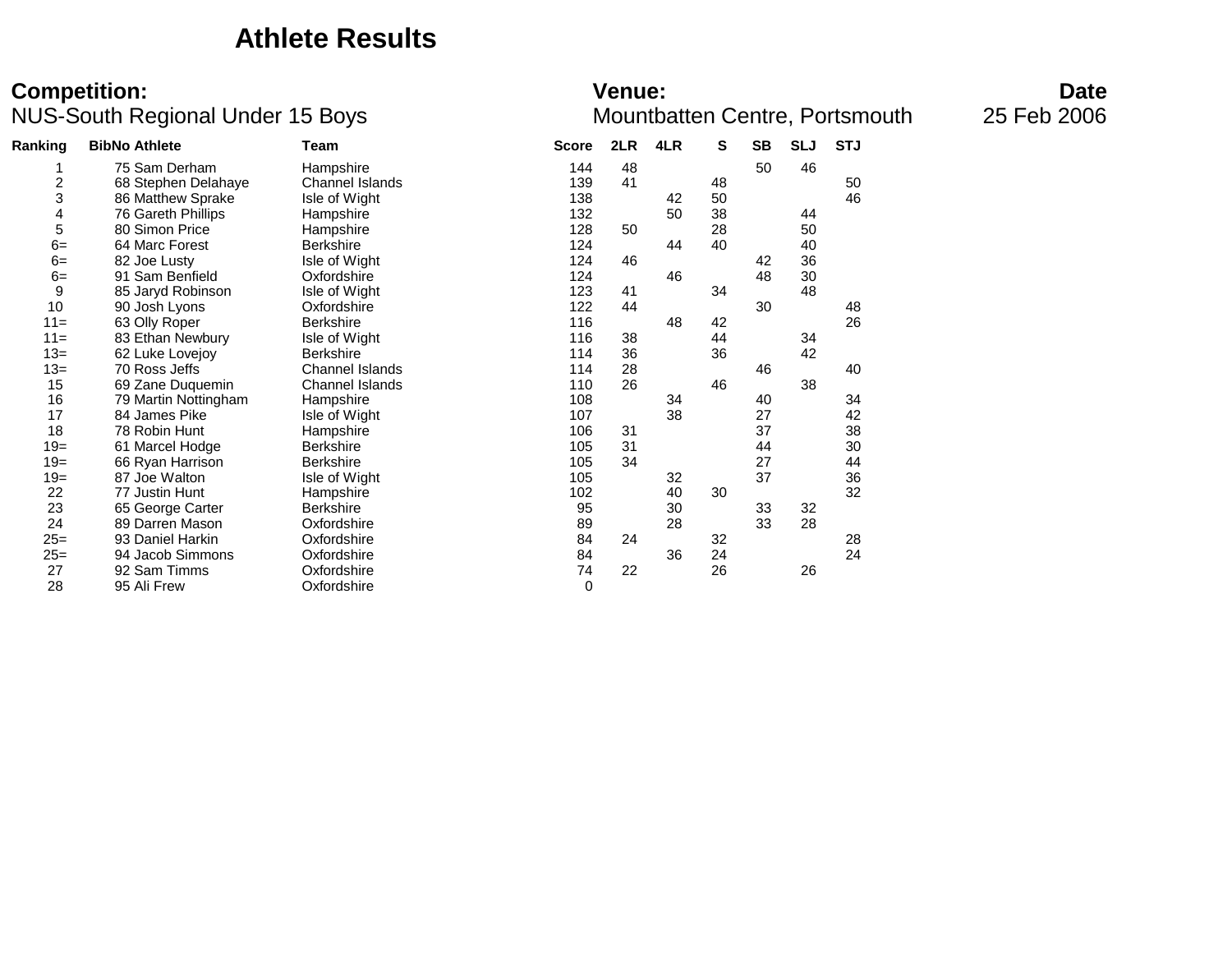## **Team Results Berkshire (orange)**

|         | <b>Competition:</b> | <b>NUS-South Regional Under 15 Boys</b> |              |            |                |     | <b>Venue:</b>     | Mountbatten Centre, Portsmouth |       |      |                     | <b>Date</b><br>25 Feb 2006 |
|---------|---------------------|-----------------------------------------|--------------|------------|----------------|-----|-------------------|--------------------------------|-------|------|---------------------|----------------------------|
| Ranking | Team                |                                         | <b>Score</b> | Individual | P <sub>8</sub> | 4x2 |                   |                                |       |      |                     |                            |
|         | Isle of Wight       |                                         | 631          | 501        | 70             | 60  |                   |                                |       |      |                     |                            |
|         | Hampshire           |                                         | 612          | 512        | 30             | 70  |                   |                                |       |      |                     |                            |
| 3       | <b>Berkshire</b>    |                                         | 549          | 459        | 50             | 40  |                   |                                |       |      |                     |                            |
| 4       | Oxfordshire         |                                         | 529          | 419        | 60             | 50  |                   |                                |       |      |                     |                            |
| 5       | Channel Islands     |                                         | 403          | 363        | 40             | 0   |                   |                                |       |      |                     |                            |
|         | <b>Comp No Name</b> |                                         | <b>Event</b> |            | Perf1          |     | Perf <sub>2</sub> | Perf <sub>3</sub>              | Perf4 |      | <b>Best Ranking</b> | <b>Points</b>              |
|         | 61                  | Marcel Hodge                            | 2LR          |            | 22.4           |     |                   |                                |       | 22.4 | $10=$               | 31                         |
|         | 61                  | Marcel Hodge                            | <b>SB</b>    |            | 79             |     |                   |                                |       | 79   | 4                   | 44                         |
|         | 61                  | Marcel Hodge                            | <b>STJ</b>   |            | 6.24           |     | 0.00              | 0.00                           |       | 6.24 | 11                  | 30                         |
|         | 62                  | Luke Lovejoy                            | 2LR          |            | 22.1           |     |                   |                                |       | 22.1 | 8                   | 36                         |
|         | 62                  | Luke Lovejoy                            | S            |            | 7.67           |     | 7.32              | 7.23                           |       | 7.67 | 8                   | 36                         |
|         | 62                  | Luke Lovejoy                            | <b>SLJ</b>   |            | 2.25           |     | 2.24              | 2.28                           |       | 2.28 | 5                   | 42                         |
|         | 63                  | <b>Olly Roper</b>                       | 4LR          |            | 45.1           |     |                   |                                |       | 45.1 | $\overline{2}$      | 48                         |
|         | 63                  | <b>Olly Roper</b>                       | S            |            | 9.24           |     | 0.00              | 9.27                           |       | 9.27 | 5                   | 42                         |
|         | 63                  | <b>Olly Roper</b>                       | <b>STJ</b>   |            | 0.00           |     | 0.00              | 6.02                           |       | 6.02 | 13                  | 26                         |
|         | 64                  | <b>Marc Forest</b>                      | 4LR          |            | 45.8           |     |                   |                                |       | 45.8 | 4                   | 44                         |
|         | 64                  | <b>Marc Forest</b>                      | S            |            | 8.06           |     | 8.58              | 7.67                           |       | 8.58 | 6                   | 40                         |
|         | 64                  | <b>Marc Forest</b>                      | SLJ          |            | 2.15           |     | 2.22              | 2.26                           |       | 2.26 | 6                   | 40                         |
|         | 65                  | George Carter                           | 4LR          |            | 49.4           |     |                   |                                |       | 49.4 | 11                  | 30                         |
|         | 65                  | George Carter                           | <b>SB</b>    |            | 73             |     |                   |                                |       | 73   | $9=$                | 33                         |
|         | 65                  | George Carter                           | <b>SLJ</b>   |            | 2.02           |     | 2.07              | 2.08                           |       | 2.08 | 10                  | 32                         |
|         | 66                  | Ryan Harrison                           | 2LR          |            | 22.2           |     |                   |                                |       | 22.2 | 9                   | 34                         |
|         | 66                  | Ryan Harrison                           | <b>SB</b>    |            | 69             |     |                   |                                |       | 69   | $12 =$              | 27                         |
|         | 66                  | Ryan Harrison                           | <b>STJ</b>   |            | 7.22           |     | 7.42              | 0.00                           |       | 7.42 | 4                   | 44                         |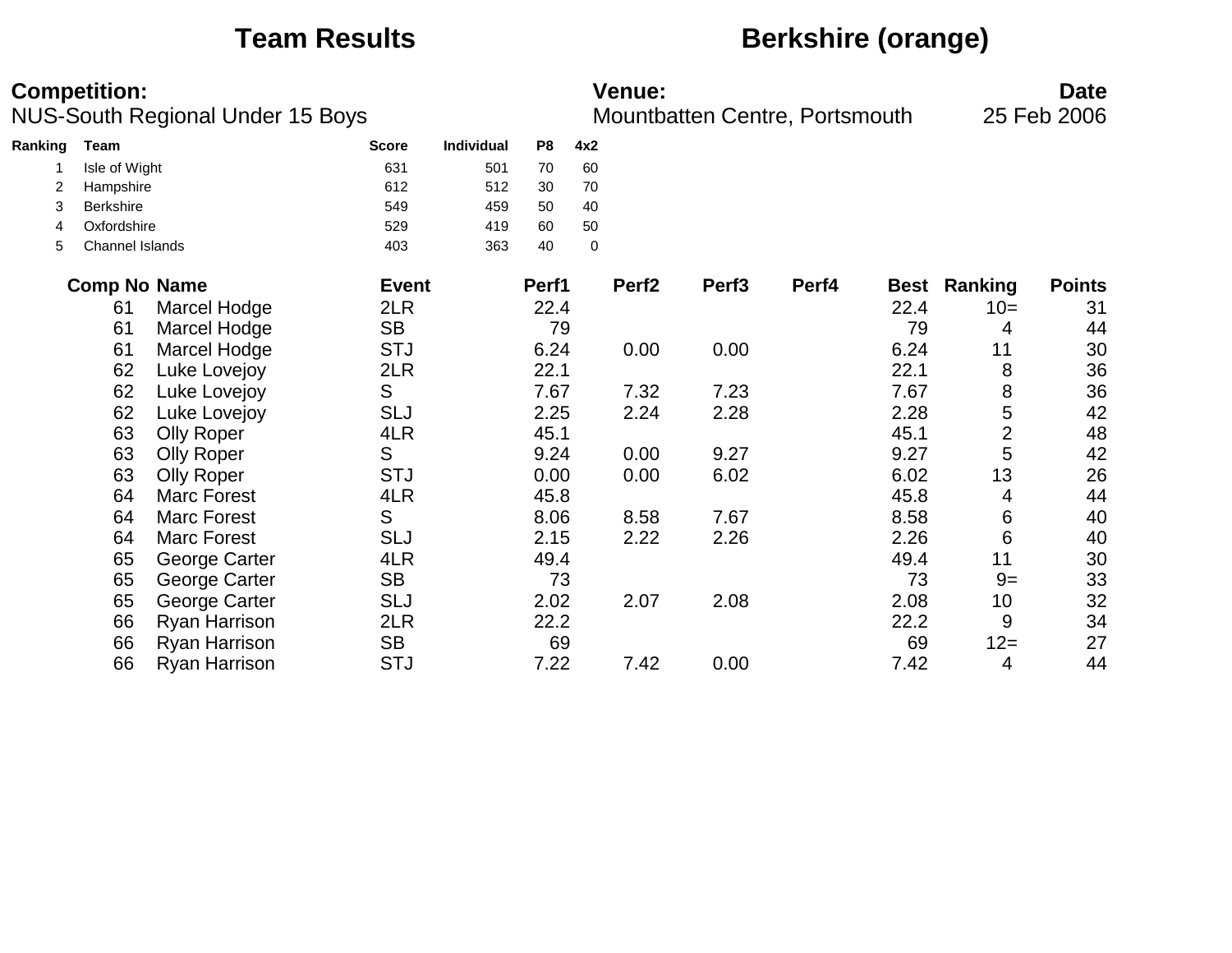# **Team Results Channel Islands (navy)**

|         | <b>Competition:</b> | NUS-South Regional Under 15 Boys |              |                   |                |     | <b>Venue:</b>     | Mountbatten Centre, Portsmouth |       |             |         | <b>Date</b><br>25 Feb 2006 |
|---------|---------------------|----------------------------------|--------------|-------------------|----------------|-----|-------------------|--------------------------------|-------|-------------|---------|----------------------------|
| Ranking | Team                |                                  | <b>Score</b> | <b>Individual</b> | P <sub>8</sub> | 4x2 |                   |                                |       |             |         |                            |
|         | Isle of Wight       |                                  | 631          | 501               | 70             | 60  |                   |                                |       |             |         |                            |
|         | Hampshire           |                                  | 612          | 512               | 30             | 70  |                   |                                |       |             |         |                            |
| 3       | <b>Berkshire</b>    |                                  | 549          | 459               | 50             | 40  |                   |                                |       |             |         |                            |
| 4       | Oxfordshire         |                                  | 529          | 419               | 60             | 50  |                   |                                |       |             |         |                            |
| 5       | Channel Islands     |                                  | 403          | 363               | 40             | 0   |                   |                                |       |             |         |                            |
|         | <b>Comp No Name</b> |                                  | <b>Event</b> |                   | Perf1          |     | Perf <sub>2</sub> | Perf <sub>3</sub>              | Perf4 | <b>Best</b> | Ranking | <b>Points</b>              |
|         | 68                  | <b>Stephen Delahaye</b>          | 2LR          |                   | 21.6           |     |                   |                                |       | 21.6        | $5=$    | 41                         |
|         | 68                  | <b>Stephen Delahaye</b>          | S            |                   | 12.26          |     | 0.00              | 0.00                           |       | 12.26       | 2       | 48                         |
|         | 68                  | <b>Stephen Delahaye</b>          | <b>STJ</b>   |                   | 7.95           |     | 8.06              | 8.25                           |       | 8.25        |         | 50                         |
|         | 69                  | Zane Duquemin                    | 2LR          |                   | 23.1           |     |                   |                                |       | 23.1        | 13      | 26                         |
|         | 69                  | Zane Duquemin                    | S            |                   | 8.98           |     | 0.00              | 9.59                           |       | 9.59        | 3       | 46                         |
|         | 69                  | Zane Duquemin                    | <b>SLJ</b>   |                   | 2.11           |     | 2.23              | 2.11                           |       | 2.23        |         | 38                         |
|         | 70                  | Ross Jeffs                       | 2LR          |                   | 22.7           |     |                   |                                |       | 22.7        | 12      | 28                         |
|         | 70                  | Ross Jeffs                       | <b>SB</b>    |                   | 80             |     |                   |                                |       | 80          | 3       | 46                         |
|         | 70                  | Ross Jeffs                       | <b>STJ</b>   |                   | 6.80           |     | 0.00              | 6.80                           |       | 6.80        | 6       | 40                         |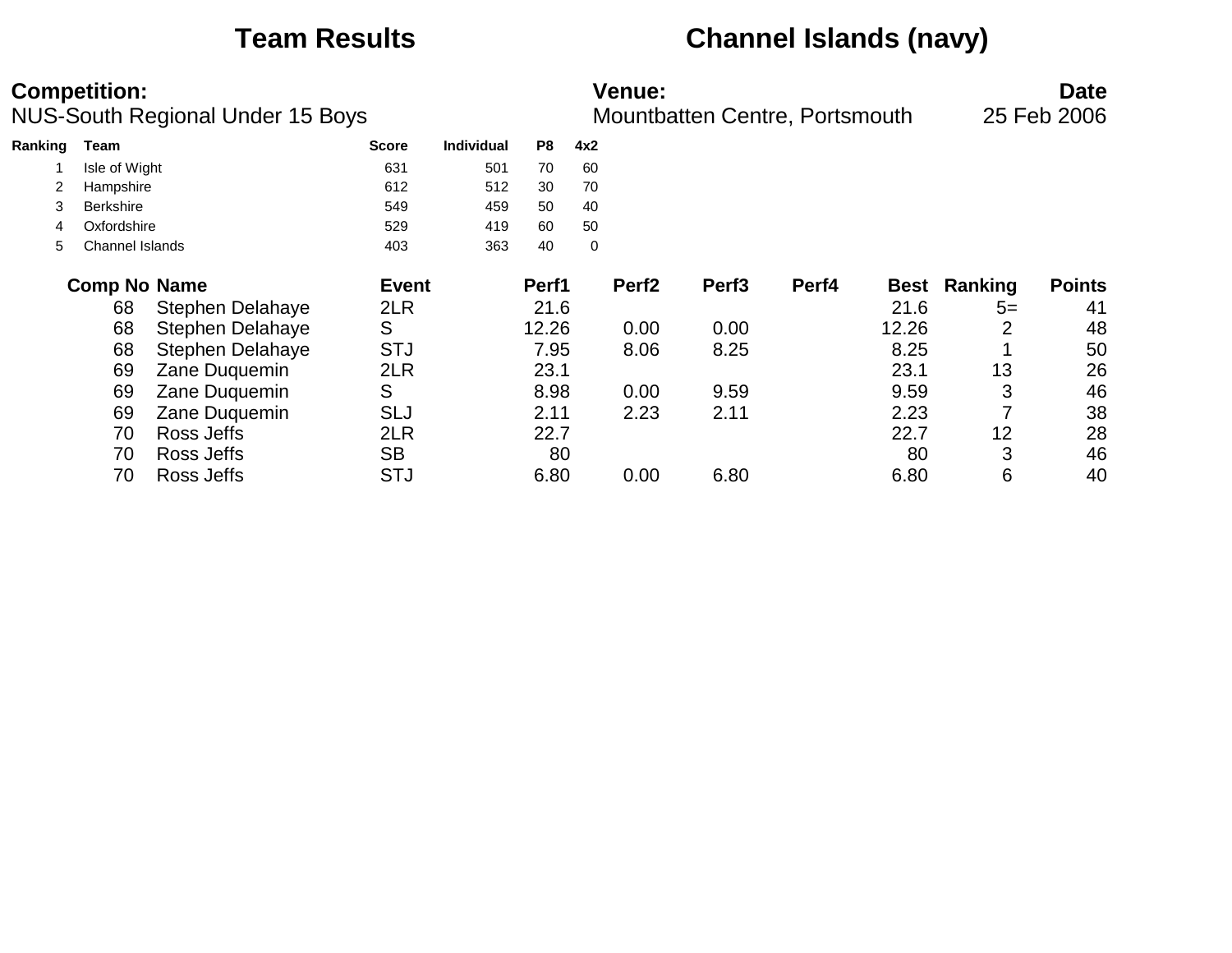## **Team Results Hampshire (red)**

|         | <b>Competition:</b> | <b>NUS-South Regional Under 15 Boys</b> |              |            |                |     | <b>Venue:</b>     |                   | Mountbatten Centre, Portsmouth |      |                     | <b>Date</b><br>25 Feb 2006 |
|---------|---------------------|-----------------------------------------|--------------|------------|----------------|-----|-------------------|-------------------|--------------------------------|------|---------------------|----------------------------|
| Ranking | Team                |                                         | <b>Score</b> | Individual | P <sub>8</sub> | 4x2 |                   |                   |                                |      |                     |                            |
|         | Isle of Wight       |                                         | 631          | 501        | 70             | 60  |                   |                   |                                |      |                     |                            |
|         | Hampshire           |                                         | 612          | 512        | 30             | 70  |                   |                   |                                |      |                     |                            |
| 3       | Berkshire           |                                         | 549          | 459        | 50             | 40  |                   |                   |                                |      |                     |                            |
| 4       | Oxfordshire         |                                         | 529          | 419        | 60             | 50  |                   |                   |                                |      |                     |                            |
| 5       | Channel Islands     |                                         | 403          | 363        | 40             | 0   |                   |                   |                                |      |                     |                            |
|         | <b>Comp No Name</b> |                                         | <b>Event</b> |            | Perf1          |     | Perf <sub>2</sub> | Perf <sub>3</sub> | Perf4                          |      | <b>Best Ranking</b> | <b>Points</b>              |
|         | 75                  | Sam Derham                              | 2LR          |            | 21.2           |     |                   |                   |                                | 21.2 | 2                   | 48                         |
|         | 75                  | Sam Derham                              | <b>SB</b>    |            | 86             |     |                   |                   |                                | 86   |                     | 50                         |
|         | 75                  | Sam Derham                              | <b>SLJ</b>   |            | 2.45           |     | 2.41              | 2.45              |                                | 2.45 | 3                   | 46                         |
|         | 76                  | <b>Gareth Phillips</b>                  | 4LR          |            | 44.9           |     |                   |                   |                                | 44.9 |                     | 50                         |
|         | 76                  | <b>Gareth Phillips</b>                  | S            |            | 8.16           |     | 8.20              | 7.61              |                                | 8.20 | 7                   | 38                         |
|         | 76                  | <b>Gareth Phillips</b>                  | <b>SLJ</b>   |            | 2.36           |     | 2.41              | 2.42              |                                | 2.42 | 4                   | 44                         |
|         | 77                  | <b>Justin Hunt</b>                      | 4LR          |            | 47.2           |     |                   |                   |                                | 47.2 | 6                   | 40                         |
|         | 77                  | <b>Justin Hunt</b>                      | S            |            | 6.63           |     | 6.90              | 6.52              |                                | 6.90 | 11                  | 30                         |
|         | 77                  | <b>Justin Hunt</b>                      | <b>STJ</b>   |            | 6.14           |     | 6.27              | 6.19              |                                | 6.27 | 10                  | 32                         |
|         | 78                  | <b>Robin Hunt</b>                       | 2LR          |            | 22.4           |     |                   |                   |                                | 22.4 | $10=$               | 31                         |
|         | 78                  | <b>Robin Hunt</b>                       | <b>SB</b>    |            | 75             |     |                   |                   |                                | 75   | $7=$                | 37                         |
|         | 78                  | <b>Robin Hunt</b>                       | <b>STJ</b>   |            | 6.74           |     | 6.66              | 6.47              |                                | 6.74 | 7                   | 38                         |
|         | 79                  | <b>Martin Nottingham</b>                | 4LR          |            | 48.7           |     |                   |                   |                                | 48.7 | 9                   | 34                         |
|         | 79                  | <b>Martin Nottingham</b>                | <b>SB</b>    |            | 76             |     |                   |                   |                                | 76   | 6                   | 40                         |
|         | 79                  | Martin Nottingham                       | <b>STJ</b>   |            | 6.18           |     | 6.27              | 6.45              |                                | 6.45 | 9                   | 34                         |
|         | 80                  | <b>Simon Price</b>                      | 2LR          |            | 20.7           |     |                   |                   |                                | 20.7 |                     | 50                         |
|         | 80                  | <b>Simon Price</b>                      | S            |            | 5.84           |     | 6.77              | 6.35              |                                | 6.77 | 12                  | 28                         |
|         | 80                  | <b>Simon Price</b>                      | <b>SLJ</b>   |            | 2.46           |     | 2.54              | 2.56              |                                | 2.56 |                     | 50                         |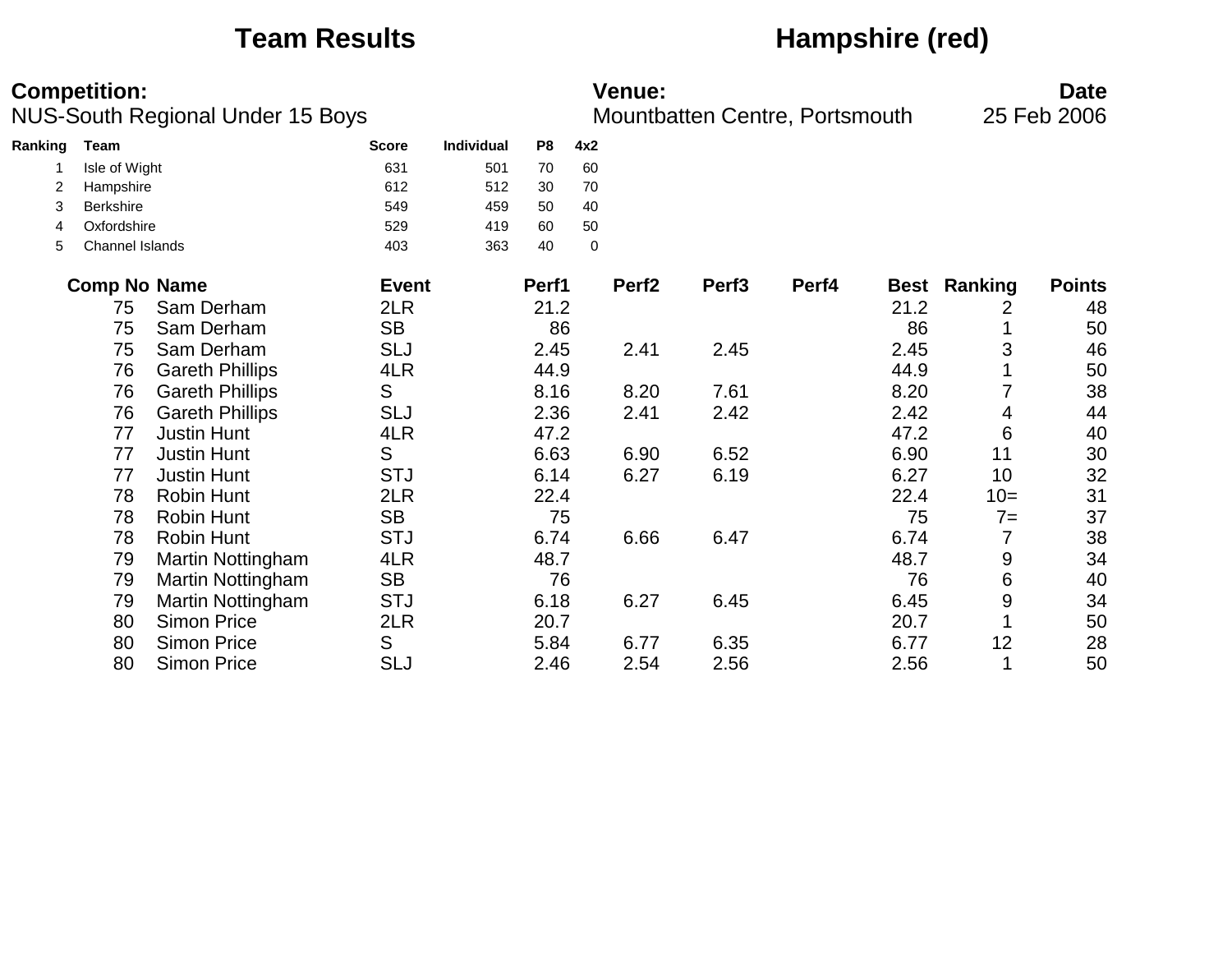# **Team Results Isle of Wight (green)**

|         | <b>Competition:</b> | <b>NUS-South Regional Under 15 Boys</b> |              |                   |       |     | <b>Venue:</b>     | Mountbatten Centre, Portsmouth |       |       |                     | <b>Date</b><br>25 Feb 2006 |
|---------|---------------------|-----------------------------------------|--------------|-------------------|-------|-----|-------------------|--------------------------------|-------|-------|---------------------|----------------------------|
| Ranking | <b>Team</b>         |                                         | <b>Score</b> | <b>Individual</b> | P8    | 4x2 |                   |                                |       |       |                     |                            |
|         | Isle of Wight       |                                         | 631          | 501               | 70    | 60  |                   |                                |       |       |                     |                            |
|         | Hampshire           |                                         | 612          | 512               | 30    | 70  |                   |                                |       |       |                     |                            |
| 3       | Berkshire           |                                         | 549          | 459               | 50    | 40  |                   |                                |       |       |                     |                            |
| 4       | Oxfordshire         |                                         | 529          | 419               | 60    | 50  |                   |                                |       |       |                     |                            |
| 5       | Channel Islands     |                                         | 403          | 363               | 40    | 0   |                   |                                |       |       |                     |                            |
|         | <b>Comp No Name</b> |                                         | <b>Event</b> |                   | Perf1 |     | Perf <sub>2</sub> | Perf <sub>3</sub>              | Perf4 |       | <b>Best Ranking</b> | <b>Points</b>              |
|         | 82                  | Joe Lusty                               | 2LR          |                   | 21.4  |     |                   |                                |       | 21.4  | 3                   | 46                         |
|         | 82                  | Joe Lusty                               | <b>SB</b>    |                   | 77    |     |                   |                                |       | 77    | 5                   | 42                         |
|         | 82                  | Joe Lusty                               | <b>SLJ</b>   |                   | 2.22  |     | 2.15              | 1.88                           |       | 2.22  | 8                   | 36                         |
|         | 83                  | <b>Ethan Newbury</b>                    | 2LR          |                   | 21.8  |     |                   |                                |       | 21.8  | 7                   | 38                         |
|         | 83                  | <b>Ethan Newbury</b>                    | S            |                   | 9.53  |     | 9.42              | 9.33                           |       | 9.53  | 4                   | 44                         |
|         | 83                  | <b>Ethan Newbury</b>                    | <b>SLJ</b>   |                   | 2.07  |     | 2.15              | 2.11                           |       | 2.15  | 9                   | 34                         |
|         | 84                  | James Pike                              | 4LR          |                   | 47.4  |     |                   |                                |       | 47.4  | $\overline{7}$      | 38                         |
|         | 84                  | James Pike                              | <b>SB</b>    |                   | 69    |     |                   |                                |       | 69    | $12 =$              | 27                         |
|         | 84                  | James Pike                              | <b>STJ</b>   |                   | 7.00  |     | 7.01              | 7.12                           |       | 7.12  | 5                   | 42                         |
|         | 85                  | Jaryd Robinson                          | 2LR          |                   | 21.6  |     |                   |                                |       | 21.6  | $5=$                | 41                         |
|         | 85                  | Jaryd Robinson                          | S            |                   | 0.00  |     | 6.97              | 7.55                           |       | 7.55  | 9                   | 34                         |
|         | 85                  | Jaryd Robinson                          | <b>SLJ</b>   |                   | 2.40  |     | 2.51              | 2.50                           |       | 2.51  | $\mathbf{2}$        | 48                         |
|         | 86                  | <b>Matthew Sprake</b>                   | 4LR          |                   | 45.9  |     |                   |                                |       | 45.9  | 5                   | 42                         |
|         | 86                  | <b>Matthew Sprake</b>                   | S            |                   | 13.19 |     | 13.08             | 12.20                          |       | 13.19 |                     | 50                         |
|         | 86                  | <b>Matthew Sprake</b>                   | <b>STJ</b>   |                   | 7.34  |     | 7.52              | 7.45                           |       | 7.52  | 3                   | 46                         |
|         | 87                  | Joe Walton                              | 4LR          |                   | 48.9  |     |                   |                                |       | 48.9  | 10                  | 32                         |
|         | 87                  | Joe Walton                              | <b>SB</b>    |                   | 75    |     |                   |                                |       | 75    | $7 =$               | 37                         |
|         | 87                  | Joe Walton                              | <b>STJ</b>   |                   | 6.30  |     | 6.49              | 6.51                           |       | 6.51  | 8                   | 36                         |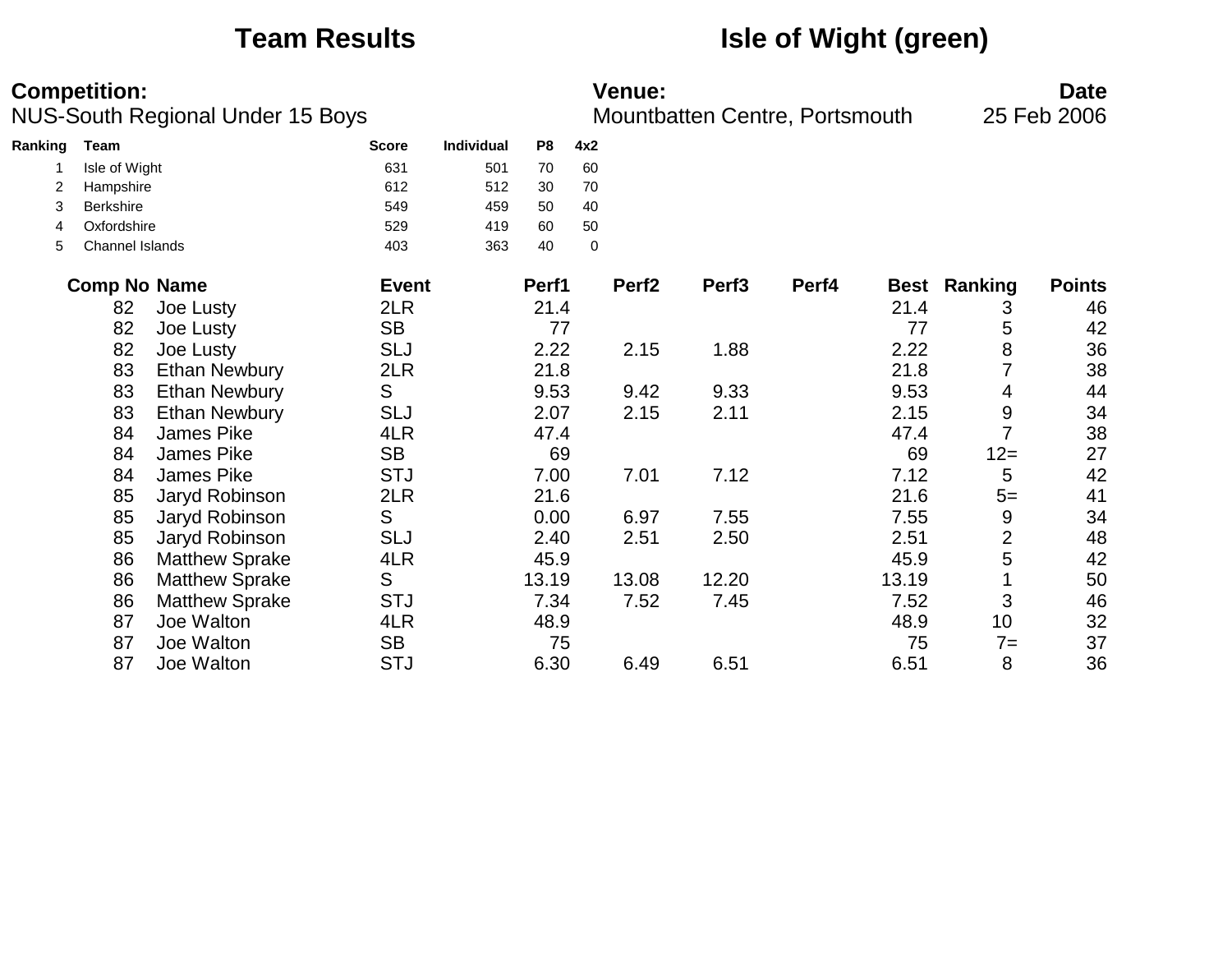# **Team Results Oxfordshire (royal)**

|         | <b>Competition:</b> | NUS-South Regional Under 15 Boys |              |                   |       |             | <b>Venue:</b>     | Mountbatten Centre, Portsmouth |       |      |                     | <b>Date</b><br>25 Feb 2006 |
|---------|---------------------|----------------------------------|--------------|-------------------|-------|-------------|-------------------|--------------------------------|-------|------|---------------------|----------------------------|
| Ranking | <b>Team</b>         |                                  | <b>Score</b> | <b>Individual</b> | P8    | 4x2         |                   |                                |       |      |                     |                            |
|         | Isle of Wight       |                                  | 631          | 501               | 70    | 60          |                   |                                |       |      |                     |                            |
| 2       | Hampshire           |                                  | 612          | 512               | 30    | 70          |                   |                                |       |      |                     |                            |
| 3       | Berkshire           |                                  | 549          | 459               | 50    | 40          |                   |                                |       |      |                     |                            |
| 4       | Oxfordshire         |                                  | 529          | 419               | 60    | 50          |                   |                                |       |      |                     |                            |
| 5       | Channel Islands     |                                  | 403          | 363               | 40    | $\mathbf 0$ |                   |                                |       |      |                     |                            |
|         | <b>Comp No Name</b> |                                  | <b>Event</b> |                   | Perf1 |             | Perf <sub>2</sub> | Perf <sub>3</sub>              | Perf4 |      | <b>Best Ranking</b> | <b>Points</b>              |
|         | 89                  | Darren Mason                     | 4LR          |                   | 53.0  |             |                   |                                |       | 53.0 | 12                  | 28                         |
|         | 89                  | Darren Mason                     | <b>SB</b>    |                   | 73    |             |                   |                                |       | 73   | $9=$                | 33                         |
|         | 89                  | Darren Mason                     | <b>SLJ</b>   |                   | 1.94  |             | 1.94              | 1.96                           |       | 1.96 | 12                  | 28                         |
|         | 90                  | Josh Lyons                       | 2LR          |                   | 21.5  |             |                   |                                |       | 21.5 | 4                   | 44                         |
|         | 90                  | Josh Lyons                       | <b>SB</b>    |                   | 72    |             |                   |                                |       | 72   | 11                  | 30                         |
|         | 90                  | Josh Lyons                       | <b>STJ</b>   |                   | 7.47  |             | 7.73              | 7.43                           |       | 7.73 | $\mathbf{2}$        | 48                         |
|         | 91                  | Sam Benfield                     | 4LR          |                   | 45.2  |             |                   |                                |       | 45.2 | 3                   | 46                         |
|         | 91                  | Sam Benfield                     | <b>SB</b>    |                   | 82    |             |                   |                                |       | 82   | $\overline{2}$      | 48                         |
|         | 91                  | Sam Benfield                     | <b>SLJ</b>   |                   | 2.07  |             | 2.05              | 2.01                           |       | 2.07 | 11                  | 30                         |
|         | 92                  | <b>Sam Timms</b>                 | 2LR          |                   | 25.6  |             |                   |                                |       | 25.6 | 15                  | 22                         |
|         | 92                  | <b>Sam Timms</b>                 | S            |                   | 5.61  |             | 6.47              | 6.26                           |       | 6.47 | 13                  | 26                         |
|         | 92                  | Sam Timms                        | <b>SLJ</b>   |                   | 1.74  |             | 1.75              | 1.76                           |       | 1.76 | 13                  | 26                         |
|         | 93                  | Daniel Harkin                    | 2LR          |                   | 25.2  |             |                   |                                |       | 25.2 | 14                  | 24                         |
|         | 93                  | <b>Daniel Harkin</b>             | S            |                   | 6.29  |             | 6.39              | 6.97                           |       | 6.97 | 10                  | 32                         |
|         | 93                  | <b>Daniel Harkin</b>             | <b>STJ</b>   |                   | 6.18  |             | 6.16              | 6.19                           |       | 6.19 | 12                  | 28                         |
|         | 94                  | Jacob Simmons                    | 4LR          |                   | 48.1  |             |                   |                                |       | 48.1 | 8                   | 36                         |
|         | 94                  | Jacob Simmons                    | S            |                   | 5.70  |             | 5.95              | 5.97                           |       | 5.97 | 14                  | 24                         |
|         | 94                  | <b>Jacob Simmons</b>             | <b>STJ</b>   |                   | 5.87  |             | 6.00              | 5.75                           |       | 6.00 | 14                  | 24                         |
|         | 95                  | Ali Frew                         | <b>SLJ</b>   |                   | 1.84  |             | 1.75              | 1.64                           |       | 1.84 |                     |                            |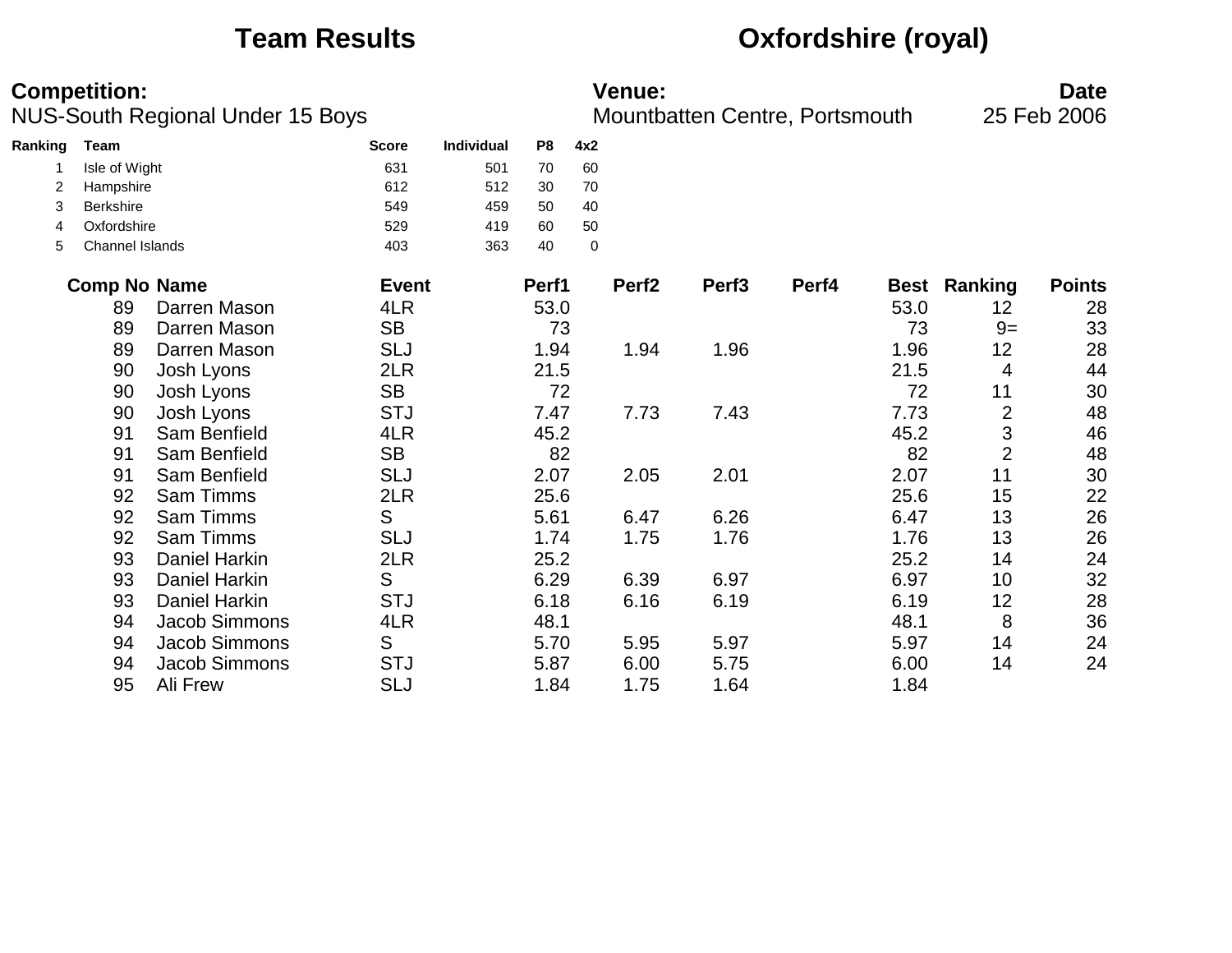## **Results Sheet 2 Lap Race**

### NUS-South Regional Under 15 Boys **Mountbatten Centre, Portsmouth** 25 Feb 2006

# **Competition: Venue: Date**

| <b>Ranking Team</b> |                        | <b>Colour</b> | <b>BibNo Name</b> |                     | <b>Best</b> | <b>Points</b> |
|---------------------|------------------------|---------------|-------------------|---------------------|-------------|---------------|
|                     | Hampshire              | red           | 80                | <b>Simon Price</b>  | 20.7        | 50            |
|                     | Hampshire              | red           |                   | 75 Sam Derham       | 21.2        | 48            |
| 3                   | Isle of Wight          | green         |                   | 82 Joe Lusty        | 21.4        | 46            |
| 4                   | Oxfordshire            | royal         | 90                | Josh Lyons          | 21.5        | 44            |
| $5=$                | Channel Islands        | navy          |                   | 68 Stephen Delahaye | 21.6        | 41            |
| $5=$                | Isle of Wight          | green         |                   | 85 Jaryd Robinson   | 21.6        | 41            |
|                     | Isle of Wight          | green         | 83                | Ethan Newbury       | 21.8        | 38            |
| 8                   | <b>Berkshire</b>       | orange        |                   | 62 Luke Lovejov     | 22.1        | 36            |
| 9                   | <b>Berkshire</b>       | orange        |                   | 66 Ryan Harrison    | 22.2        | 34            |
| $10=$               | Berkshire              | orange        |                   | 61 Marcel Hodge     | 22.4        | 31            |
| 10=                 | Hampshire              | red           |                   | 78 Robin Hunt       | 22.4        | 31            |
| 12                  | <b>Channel Islands</b> | navy          |                   | 70 Ross Jeffs       | 22.7        | 28            |
| 13                  | Channel Islands        | navy          |                   | 69 Zane Duquemin    | 23.1        | 26            |
| 14                  | Oxfordshire            | roval         |                   | 93 Daniel Harkin    | 25.2        | 24            |
| 15                  | Oxfordshire            | royal         | 92                | Sam Timms           | 25.6        | 22            |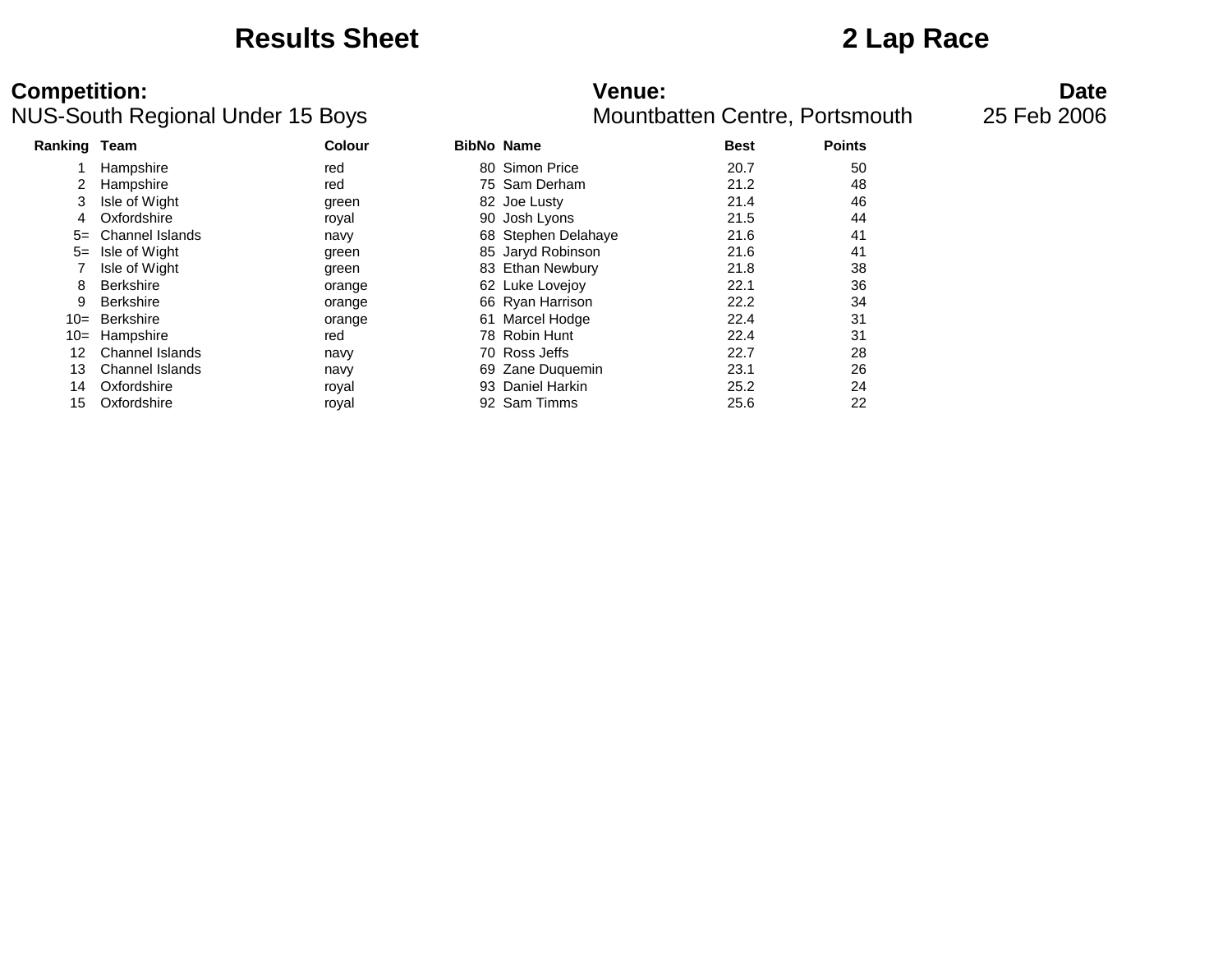## **Results Sheet 4 Lap Race**

### **Competition: Venue: Date** NUS-South Regional Under 15 Boys **Mountbatten Centre, Portsmouth** 25 Feb 2006

| Ranking Team |                  | Colour | <b>BibNo Name</b> |                      | <b>Best</b> | <b>Points</b> |
|--------------|------------------|--------|-------------------|----------------------|-------------|---------------|
|              | Hampshire        | red    |                   | 76 Gareth Phillips   | 44.9        | 50            |
|              | <b>Berkshire</b> | orange |                   | 63 Olly Roper        | 45.1        | 48            |
| 3            | Oxfordshire      | roval  |                   | 91 Sam Benfield      | 45.2        | 46            |
| 4            | <b>Berkshire</b> | orange |                   | 64 Marc Forest       | 45.8        | 44            |
| 5            | Isle of Wight    | green  |                   | 86 Matthew Sprake    | 45.9        | 42            |
| 6            | Hampshire        | red    |                   | 77 Justin Hunt       | 47.2        | 40            |
|              | Isle of Wight    | green  |                   | 84 James Pike        | 47.4        | 38            |
| 8            | Oxfordshire      | royal  |                   | 94 Jacob Simmons     | 48.1        | 36            |
| 9            | Hampshire        | red    |                   | 79 Martin Nottingham | 48.7        | 34            |
| 10           | Isle of Wight    | green  | 87                | Joe Walton           | 48.9        | 32            |
| 11           | <b>Berkshire</b> | orange |                   | 65 George Carter     | 49.4        | 30            |
| 12           | Oxfordshire      | royal  |                   | 89 Darren Mason      | 53.0        | 28            |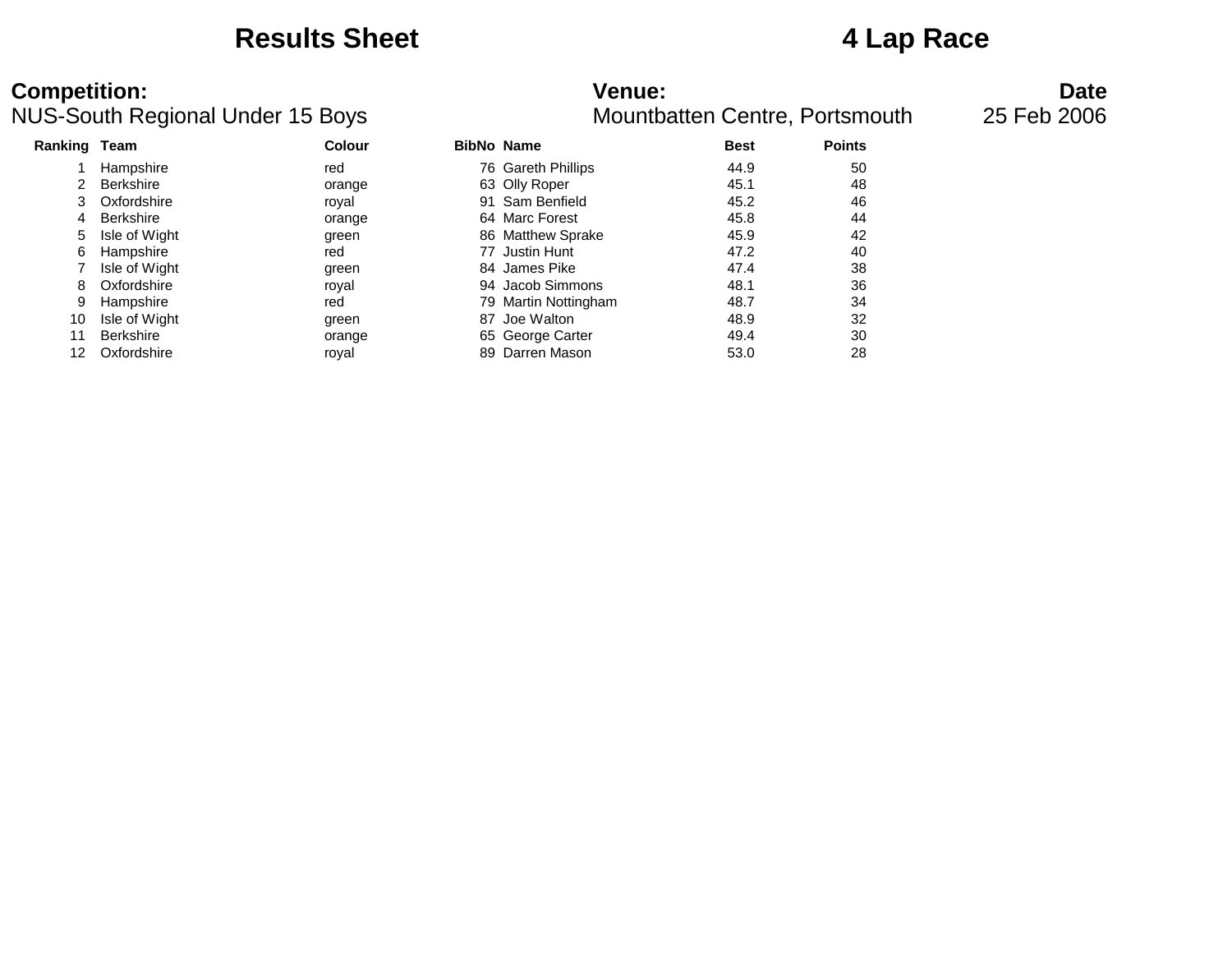## **Event Official Results Sheet 8 Lap Paarlauf**

| <b>Competition:</b> |    | NUS-South Regional Under 15 Boys |        | <b>Venue:</b> |       | Mountbatten Centre, Portsmouth |               | <b>Date</b><br>25 Feb 2006 |
|---------------------|----|----------------------------------|--------|---------------|-------|--------------------------------|---------------|----------------------------|
| Ranking Code Team   |    |                                  | Colour | Heat          | Final | <b>Performance</b>             | <b>Points</b> |                            |
|                     | 04 | Isle of Wight                    | green  | 1:29.0        | 0.0   | 1:29.0                         | 70            |                            |
|                     | 05 | Oxfordshire                      | roval  | 1:31.0        | 0.0   | 1:31.0                         | 60            |                            |
|                     | 01 | Berkshire                        | orange | 1:33.2        | 0.0   | 1:33.2                         | 50            |                            |
| 4                   | 02 | Channel Islands                  | navy   | 1:34.3        | 0.0   | 1:34.3                         | 40            |                            |
| 5                   | 03 | Hampshire                        | red    | 1:34.6        | 0.0   | 1:34.6                         | 30            |                            |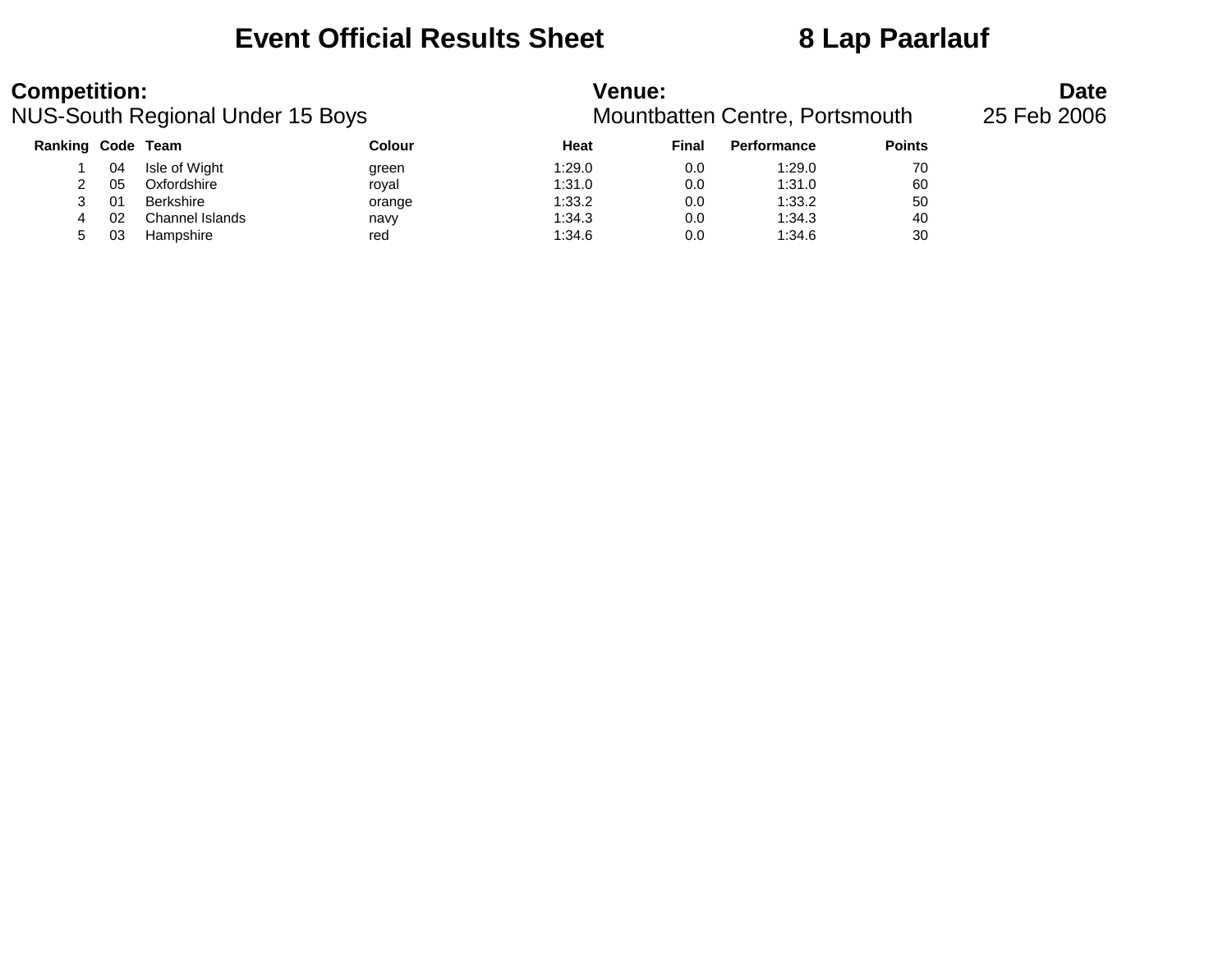### **Event Official Results Sheet 4 x 2 Lap Relay**

### **Competition:**<br>**Date**<br>Mountbatten Centre, Portsmouth 25 Feb 2006<br>Mountbatten Centre, Portsmouth 25 Feb 2006 NUS-South Regional Under 15 Boys

| Ranking Code Team |    |                  | Colour | Heat   | Final | <b>Performance</b> | <b>Points</b> |
|-------------------|----|------------------|--------|--------|-------|--------------------|---------------|
|                   | 03 | Hampshire        | red    | 1:24.4 | 0.0   | 1:24.4             | 70            |
| $\mathcal{P}$     | 04 | Isle of Wight    | green  | 1:28.1 | 0.0   | 1:28.1             | 60            |
| ว                 | 05 | Oxfordshire      | royal  | 1:37.4 | 0.0   | 1:37.4             | 50            |
|                   | 01 | <b>Berkshire</b> | orange | 1:28.7 | 0.0   | 1:28.7             | 40            |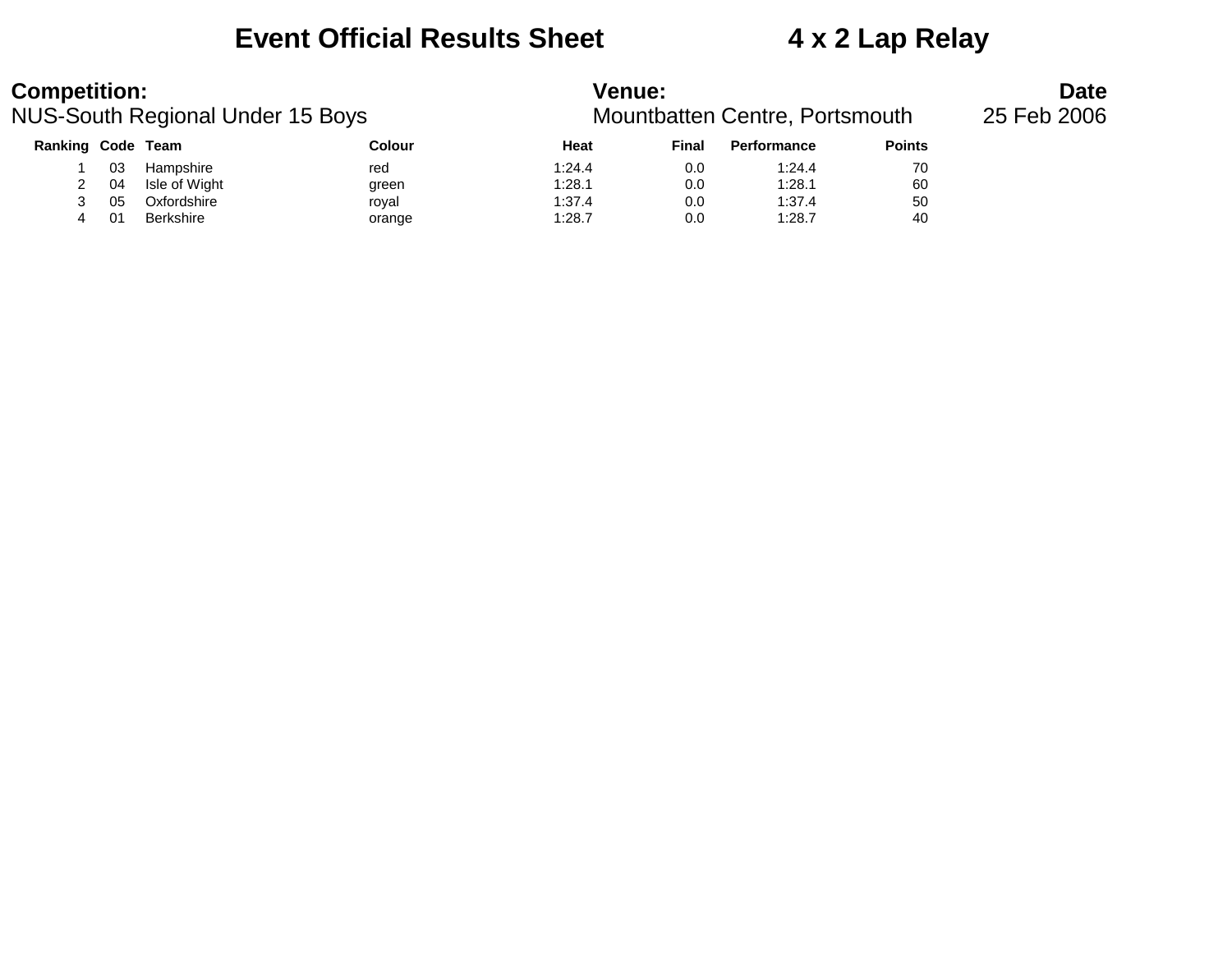### **Results Sheet Shot**

### NUS-South Regional Under 15 Boys **Mountbatten Centre, Portsmouth** 25 Feb 2006

# **Competition: Venue: Date**

| Ranking Team |                  | Colour | <b>BibNo Name</b> |                     | <b>Best</b> | <b>Points</b> |
|--------------|------------------|--------|-------------------|---------------------|-------------|---------------|
|              | Isle of Wight    | green  |                   | 86 Matthew Sprake   | 13.19       | 50            |
|              | Channel Islands  | navy   |                   | 68 Stephen Delahaye | 12.26       | 48            |
|              | Channel Islands  | navy   |                   | 69 Zane Duquemin    | 9.59        | 46            |
| 4            | Isle of Wight    | green  |                   | 83 Ethan Newbury    | 9.53        | 44            |
| 5.           | <b>Berkshire</b> | orange |                   | 63 Olly Roper       | 9.27        | 42            |
| 6.           | <b>Berkshire</b> | orange |                   | 64 Marc Forest      | 8.58        | 40            |
|              | Hampshire        | red    |                   | 76 Gareth Phillips  | 8.20        | 38            |
| 8            | <b>Berkshire</b> | orange |                   | 62 Luke Lovejoy     | 7.67        | 36            |
| 9            | Isle of Wight    | green  |                   | 85 Jaryd Robinson   | 7.55        | 34            |
| 10           | Oxfordshire      | roval  |                   | 93 Daniel Harkin    | 6.97        | 32            |
| 11           | Hampshire        | red    |                   | 77 Justin Hunt      | 6.90        | 30            |
| 12           | Hampshire        | red    | 80.               | <b>Simon Price</b>  | 6.77        | 28            |
| 13           | Oxfordshire      | royal  |                   | 92 Sam Timms        | 6.47        | 26            |
| 14           | Oxfordshire      | royal  |                   | 94 Jacob Simmons    | 5.97        | 24            |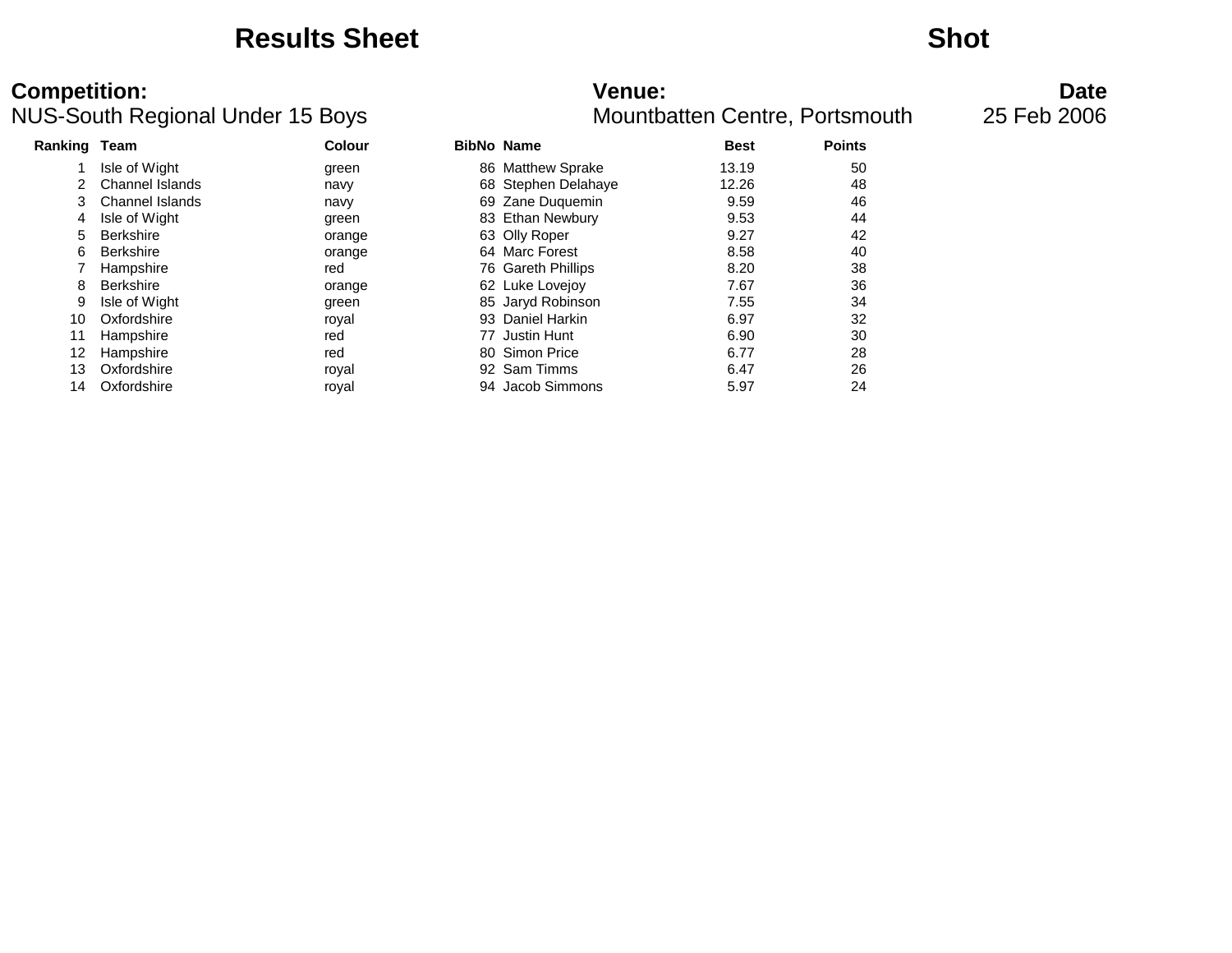## **Results Sheet Speed Bounce**

### **Competition: Venue: Date** NUS-South Regional Under 15 Boys **Mountbatten Centre, Portsmouth** 25 Feb 2006

| <b>Ranking Team</b> |                  | Colour |    | <b>BibNo Name</b>    | Total | <b>Points</b> |
|---------------------|------------------|--------|----|----------------------|-------|---------------|
|                     | Hampshire        | red    |    | 75 Sam Derham        | 86    | 50            |
|                     | Oxfordshire      | royal  | 91 | Sam Benfield         | 82    | 48            |
| 3                   | Channel Islands  | navy   |    | 70 Ross Jeffs        | 80    | 46            |
| 4                   | <b>Berkshire</b> | orange | 61 | Marcel Hodge         | 79    | 44            |
| 5                   | Isle of Wight    | green  |    | 82 Joe Lusty         | 77    | 42            |
| 6                   | Hampshire        | red    |    | 79 Martin Nottingham | 76    | 40            |
| $7 =$               | Hampshire        | red    |    | 78 Robin Hunt        | 75    | 37            |
| $7 =$               | Isle of Wight    | green  | 87 | Joe Walton           | 75    | 37            |
| $9=$                | Berkshire        | orange |    | 65 George Carter     | 73    | 33            |
| $9=$                | Oxfordshire      | royal  |    | 89 Darren Mason      | 73    | 33            |
| 11                  | Oxfordshire      | royal  |    | 90 Josh Lyons        | 72    | 30            |
|                     | 12= Berkshire    | orange |    | 66 Ryan Harrison     | 69    | 27            |
| 12=                 | Isle of Wight    | green  |    | 84 James Pike        | 69    | 27            |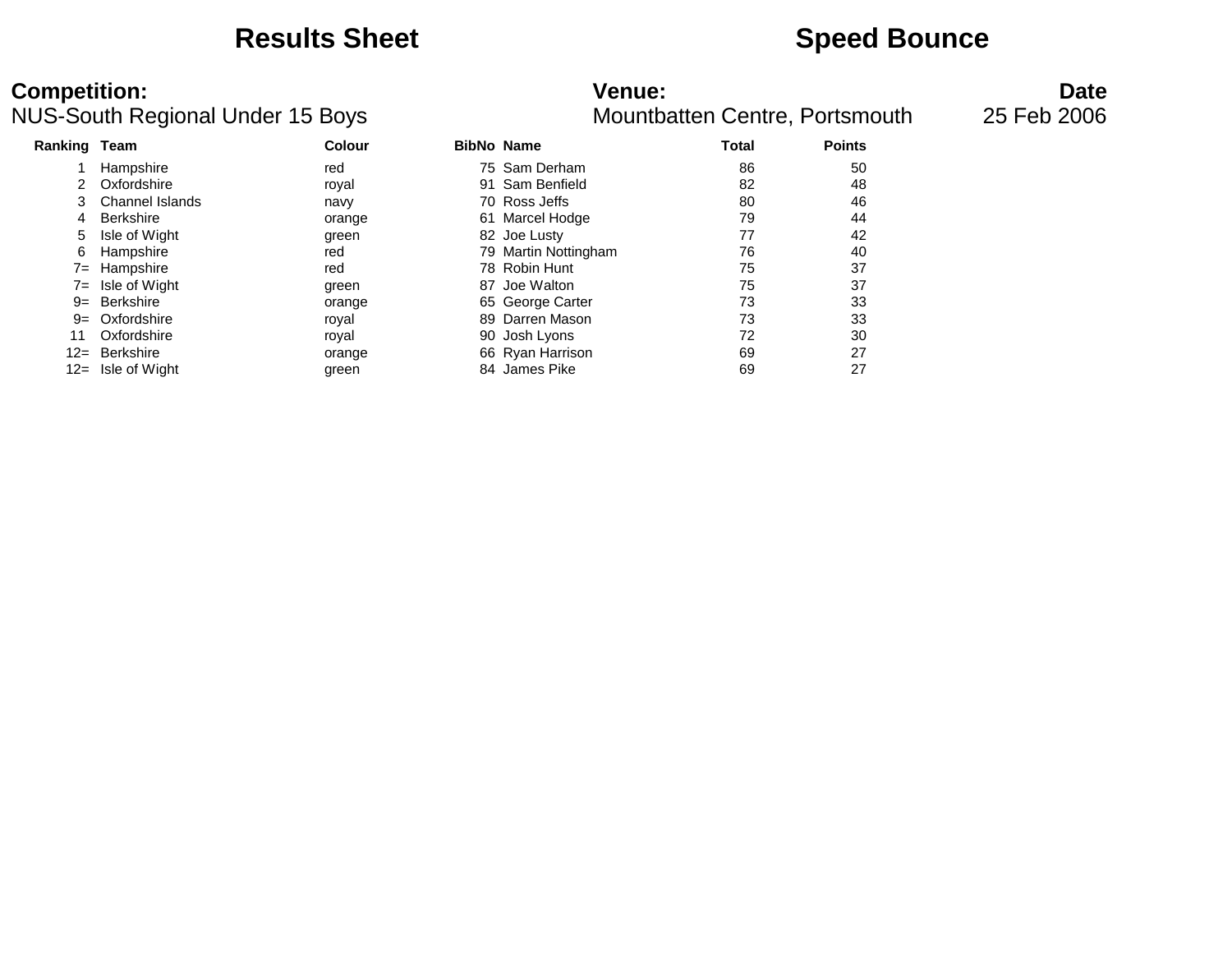## **Results Sheet Standing Long Jump**

### **Competition:**<br>**Date**<br>Mountbatten Centre, Portsmouth 15 Feb 2006<br>Mountbatten Centre, Portsmouth 25 Feb 2006 NUS-South Regional Under 15 Boys

| <b>Ranking Team</b> |                  | <b>Colour</b> |     | <b>BibNo Name</b>  | <b>Best</b> | <b>Points</b> |
|---------------------|------------------|---------------|-----|--------------------|-------------|---------------|
|                     | Hampshire        | red           | 80. | Simon Price        | 2.56        | 50            |
| 2                   | Isle of Wight    | green         |     | 85 Jaryd Robinson  | 2.51        | 48            |
| 3                   | Hampshire        | red           |     | 75 Sam Derham      | 2.45        | 46            |
| 4                   | Hampshire        | red           |     | 76 Gareth Phillips | 2.42        | 44            |
| 5                   | <b>Berkshire</b> | orange        |     | 62 Luke Lovejov    | 2.28        | 42            |
| 6                   | <b>Berkshire</b> | orange        |     | 64 Marc Forest     | 2.26        | 40            |
|                     | Channel Islands  | navy          |     | 69 Zane Duquemin   | 2.23        | 38            |
| 8                   | Isle of Wight    | green         |     | 82 Joe Lusty       | 2.22        | 36            |
| 9                   | Isle of Wight    | green         |     | 83 Ethan Newbury   | 2.15        | 34            |
| 10                  | <b>Berkshire</b> | orange        |     | 65 George Carter   | 2.08        | 32            |
| 11                  | Oxfordshire      | roval         | 91  | Sam Benfield       | 2.07        | 30            |
| 12                  | Oxfordshire      | royal         |     | 89 Darren Mason    | 1.96        | 28            |
| 13                  | Oxfordshire      | royal         |     | 92 Sam Timms       | 1.76        | 26            |
|                     | Oxfordshire      | roval         |     | 95 Ali Frew        | 1.84        | 0             |